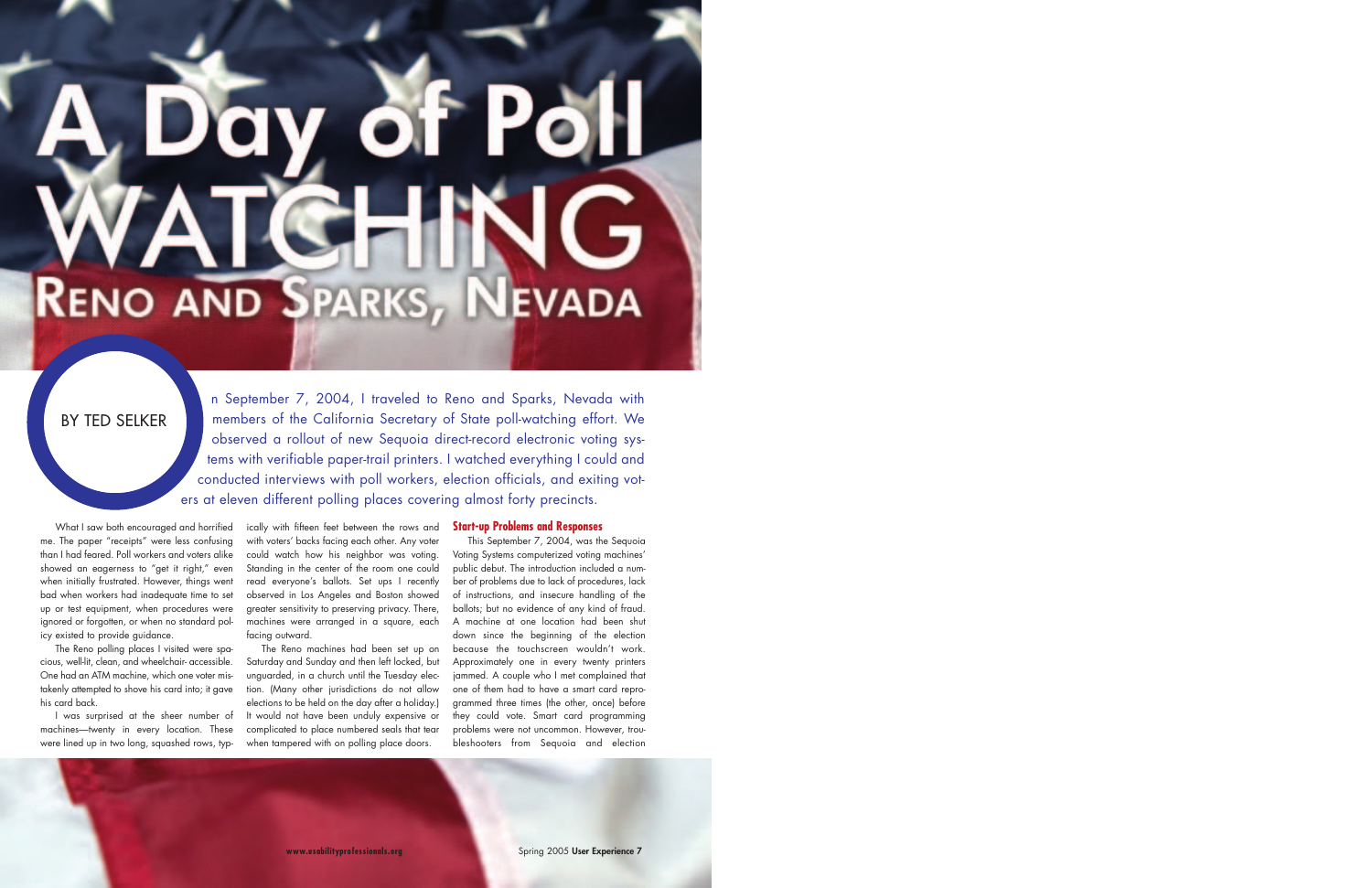### **No Voting Instructions**

Only one location I visited offered all voters printed instructions with graphic illustrations. Another was careful to explain how the machines functioned. In most places, however, voters were left to walk up to the machines and read the instructions themselves. People shouldn't have to figure out how to use voting machines on their own. Nor should they have to forfeit their right to secrecy by seeking assistance while in the act of voting.

Voter's sample ballots were mistakenly missing voting machine instructions. A poll worker told me that she verbally instructed all voters. Among other things, her explanation included, "Put the card in the screen," an action that was not only incorrect but also physically impossible.

"Don't use your fingers," I overheard her tell someone else. "They make our machines complain." Worried that finger grease would damage the computer screens (which neither I

### **User Satisfaction Was High**

I saw many people touching their pencils to the well-designed Help America Vote Act (HAVA) complaint instructions on the right of the touch screens for assistance. Even though most voters had been given no guidance on how to use the electronic voting machines, they thought them an improvement.

One befuddled voter said, "The punch card was great," and wanted a copy of his printout. More typical comments were: "Very much easier than punch cards"; "Very easy"; "Much easier"; and "Quicker, clearer, with less room for error." One voter said, "The electronic voting machine made it seem more official than the punch card." Another stated, "It is obvious what you are voting for. The recap is nice."

An elderly woman with a walker progressed extremely slowly through her ballot. Nevertheless, she described the screen as "eas-

though the machines showed paper receipts, one person grumbled, "How do I know that my vote counted without a paper receipt?"

### **"Receipt" or "Record"?**

One voter happily explained, "I looked at the review screen and noticed that the State Supreme Court race that I care about was not selected, so I went back and fixed it.'

The Reno and Sparks voters could not view their onscreen selections while confirming the printouts. Nevertheless, they typically swore that their "receipts" exactly matched their electronic selections. Because people make, on average, 1–3 percent errors using direct electronic register machines, this suggests that some voters did not closely review the printouts. In an election with seven races, one in seven voters can be expected to have a discrepancy between what was printed on the receipt and what he or she intended.

As a result of pre-election publicity, most of the voters expected the receipts and glanced at them. One voter said, "I checked"; another, "I

When I returned to this location at 10:00 a.m., a frazzled poll worker reported, "At 8:30 a.m., all the machines began shutting down here; the outlets were not active." In the morning rush, workers had plugged the voting machines into a dead circuit and accidentally run them on battery power. While I had photographed a red battery warning screen earlier, no one else had been troubled by it, nor had they taken heed of the red bar on the bottom of the touchscreen that indicates when machines are running on battery. An improvement might be to have the words, "Operating on battery: alert poll worker," in the red bar.

Poll workers then used a single fifty foot extension cord to plug ten machines into an outlet, which also had a microwave plugged into it. The high current in the extension cord

**Rolling up some paper-trail printouts from a jammed printer. Counting room, which adjoined a public lobby.**

I inquired about the audio capability built into the machines for use by blind voters. A polling place manager explained that no one where she had worked setting up the machines had thought to test it beforehand. The audio systems could not be tested on Election Day without actually voting.

to this office had to travel to their correct precinct polling places to vote. An improvement would be to either provide every location with a way to help voters determine their correct precincts, or to allow voting at the registrar's office.

We arrived at our first stop at 6:59 a.m., one minute before the polls were scheduled to open. Poll workers were still setting up their check-in tables and the electronic touchscreens were black. A distressed worker moaned, "This was terrible. We weren't able to get in

At another location, I watched a poll worker help a voter struggle with provisional ballot paperwork for ten long minutes before he suggested that the voter think about where she lived and had registered previously. The voter then remembered and left to go there. The policy worked as planned in this case because the voter was sent to the precinct where she could vote on all races.



here until 6:45 a.m." The county reaistrar later explained that gaining access to polling places at 6:00 a.m. on the day after a holiday was often difficult.

nor a Sequoia engineer whom I consulted had ever seen cause a problem), poll workers there handed out unsharpened pencils and instructed voters to use the eraser end to touch the screens. An elderly man banged the unsharpened end of his pencil four times on one button to register his vote. I was afraid that he was going to break the screen. Allowing voters to use their fingers, as the machines were designed for, would have been easier and safer.

Nevertheless, when I conducted an exit interview with this same man, he was enthusiastic about his voting experience, which he described as "No problem." He added, "Next time will be a breeze."

ier to read" and as "a lot easier than the type where you fill in a circle" (she was referring to an optical-character-recognition system).

There were some complaints. Someone remarked, "I didn't know how to end. It [the machine] kept saying to return and kept going back." Others had some trouble finding the small buttons that said "Touch," "Print," and "Review" at the bottom of the screen. An onscreen display offering these functions in larger type would be an improvement. Even



### **Running on Battery**

headquarters arrived within minutes wherever and whenever they were called.

### **Audio Testing Didn't Happen**

## **Start-up Procedures Delayed**

By 7:08 a.m., twelve voters stood in line. The precinct president, said, "I assumed they [the machines] would be turned on, but…" She raced to switch them on and record the beginning-of-day zero count on a piece of paper. No one was with her to check her work, so I hope her transcriptions were accurate. Without a colleague to check any transcription error, the poll workers would miss any over-the-weekend "voting." Only one of the eleven locations I visited told me that two people had independently recorded serial numbers and odometers before opening the location. Most polling places had only one person trained to set up and close down the machines. By 7:12 a.m., a restless voter bypassed the start-up procedures that assured the beginning-of-day count and started a machine himself and voted.

A machine at one location had been shut down since the beginning of the election because the touchscreen wouldn't work.



made it warm to my touch. I couldn't help pointing out that they might unplug the microwave to avoid overloading the circuit. The poll workers explained that they would not use it.

## **Wrong Ballot Codes Disenfranchised Some People**

Voters at the same location realized that they had been prompted to vote only for senator and not for the six other local races on the ballot. A provisional ballot allows a voter to vote for federal races if they are not on a precinct's registration list. The poll workers had accidentally programmed ballots with the provisional ballot codes (PCT0000: Democrat and PCT0000: Republican), which were taped near the front of the activator box, instead of the specific precinct ballots codes that were taped to the box above the keypad. A frustrated poll worker in one precinct moved the pro-

visional codes away from the buttons. A better way to avoid this error would be to have a second poll worker and the voter review the ballot number in the display before using it to activate the voter's ballot.

County officials had told us that they hoped to discourage provisional ballots, which disenfranchise people who want to vote for local candidates and issues. At the Washoe County Government Campus, we observed people being sent to the municipal registrar's office instead of being helped at the precinct because they could not remember which precinct they lived in. The early voting system there had been turned off by law the previous Friday. Therefore, those sent

**Left: Card activator with the provisional ballot codes pasted on the front. Center: Card activator with the provisional ballot codes partially torn away. Right: Voters who accidentally voted using provisional ballots.**